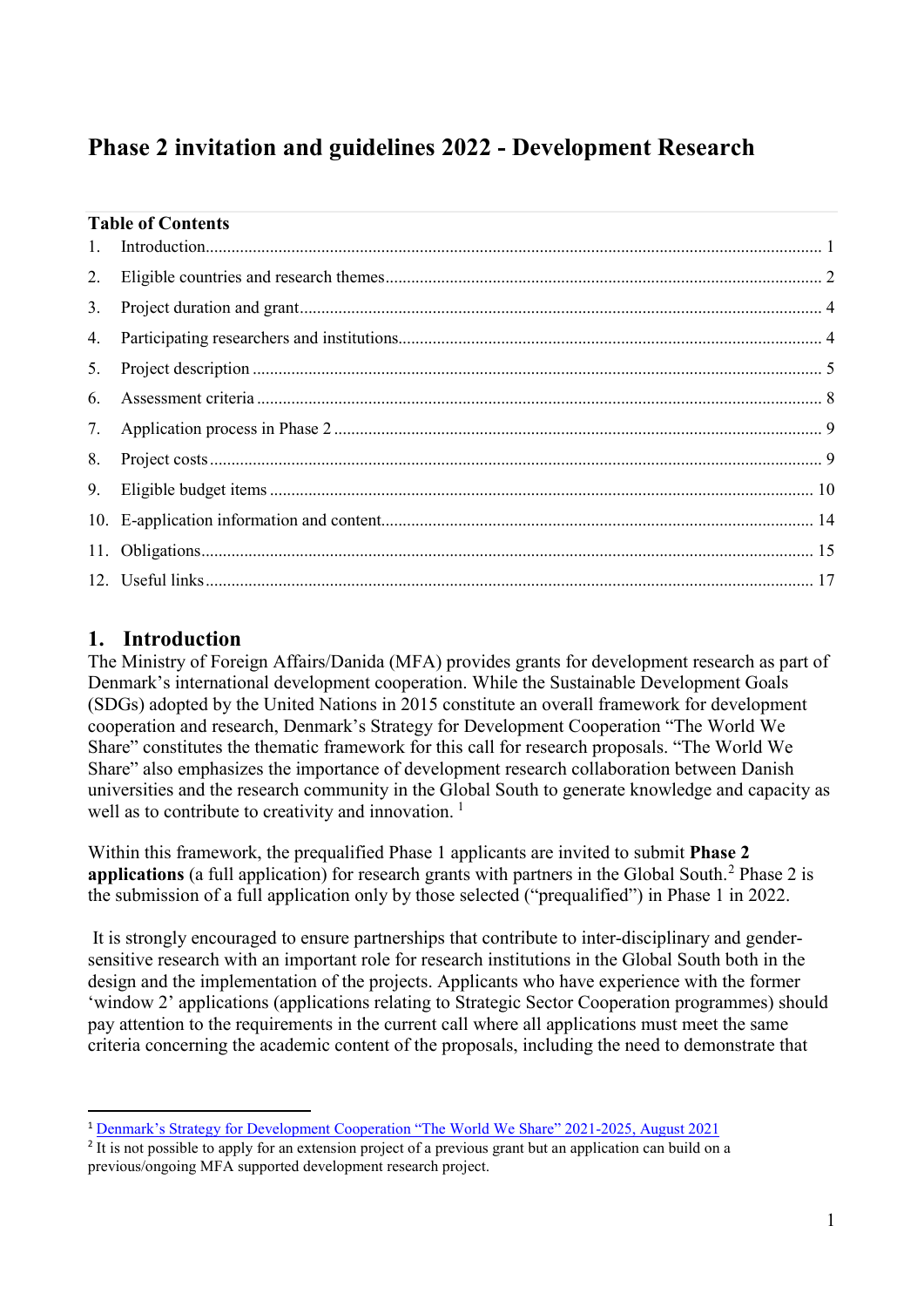original and innovative new knowledge will be produced and existing relevant knowledge in the field of research is sufficiently referenced.

The total allocation available for development research funding in 2022 is approximately DKK 200 million. Funding is conditional on approval by the Danish Parliament of the 2023 Finance Bill.

The deadline for submitting the Phase 2 applications is **19 August 2022 13:00hrs CEST**. Applications must be written in English and submitted electronically via the Danida Fellowship Centre (DFC) e-application system [SurveyMonkey Apply](https://dfcentre.smapply.io/acc/l) (SMA). DFC administers the MFA's support to development research. For questions concerning the application procedures and in general relating to these present guidelines, please contact the Research Management Team at DFC at [research@dfcentre.dk.](mailto:research@dfcentre.dk)

An information meeting concerning the 2022 application round was held online on 1 December 2021. Please refer to [DFC's website](https://dfcentre.com/research/calls/) to watch the information meeting at YouTube, especially the section by a FFU member containing advice on how to make a good application.

# <span id="page-1-0"></span>**2. Eligible countries and research themes**

### **2.1 Climate change, nature and the environment**

Making progress towards the 17 sustainable development goals (SDGs) defined by the United Nations in Agenda 2030 requires renewed research efforts, particularly to understand the causes and consequences of global warming and environmental degradation. An action agenda on climate change, nature and the environment is outlined in the development cooperation strategy "The World We Share" (2021-25), which constitutes the thematic framework for this call for research proposals.

For all proposals, it is envisaged that research will be conducted in collaboration with the appropriate authorities (in Denmark and overseas) and with Danish Embassy teams.

Research implemented in more than one of the eligible countries within the same theme can be considered. In such cases, the proposals must pay careful attention to the benefits (and complexity) of comparative research involving several countries under the same project frame.

### **2.2 Research in countries with expanded development cooperation with Denmark**

The following theme outlines topics that may be investigated in selected countries with an **expanded** development cooperation with Denmark. In the call for applications 2022, these countries are: **Bangladesh, Kenya, Palestine, Uganda and Tanzania**.

There is an urgent need to transition towards low carbon development pathways, reducing greenhouse gas emissions, protecting nature and improving the management of the environment, while adapting to climate change by increasing resilience in the face of higher temperatures, sea level rise, extreme weather events, such as droughts, floods and storms, etc. Environmental stresses may result in intensified conflict over access to and use of resources, as well as to displacement and flows of refugees. Demographic factors as well as the sexual and reproductive health and rights of women and girls may also have a significant impact on environmental stresses. Improving the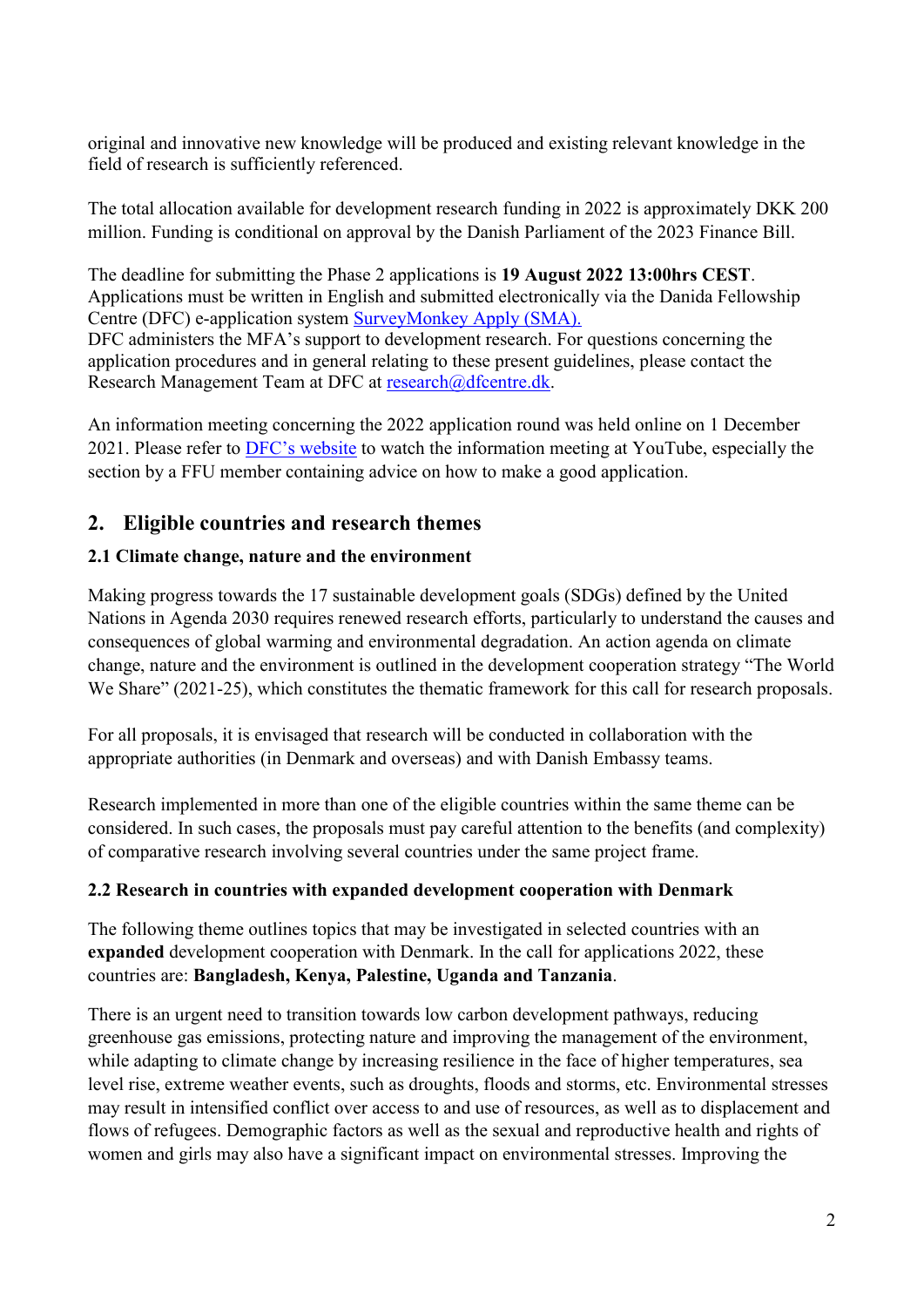governance of natural resources and institutional strengthening are important considerations in many countries and regions.

"Nature based solutions" entail reducing emissions and improving community livelihoods through better ecosystem conservation and natural resource management. In terms of adaptation to climate change, tackling the scarcity of water resources, impacts on human health and the introduction of "climate smart" agricultural techniques to reduce food insecurity, as well as the regeneration and protection of biological diversity are critical. At the same time, measures to mitigate climate change are required, particularly focused on transitioning towards clean and renewable energy as well as more efficient use of energy for domestic purposes and in industries, transport, etc.

Applicants are strongly encouraged to note that all proposals must relate to the key theme of the call text and that specific topics such as e.g. sexual and reproductive health and rights, rights of women and girls, access to resources, governance of natural resources etc. cannot be addressed without relating the proposals to the wider theme of climate change.

### **2.3 Research in countries with targeted development cooperation with Denmark**

The following themes cover topics for the call for applications 2022 that may be investigated in selected countries with a **targeted** development cooperation with Denmark through specific strategic sector cooperation (SSC) programmes<sup>[3](#page-2-0)</sup>:

The **energy sector** transition in **Egypt, Indonesia, Kenya, South Africa and Vietnam**. Social, economic and technological assessments are required to understand the factors determining the development of renewable energy, including investigation of overall planning and modelling to increase power sector capacities and diversify supplies, as well as topics such as access to electricity, energy efficiency and the establishment of smart grids.

Enhancing **water resource management** in **Ghana and South Africa**. Understanding innovation in the context of adaptation and resilience to climate change, including analyses of groundwater supplies, demand factors and reduced water losses, infrastructure improvements and resource planning to ensure service provision, wastewater regulation, etc. Research may combine social and natural science perspectives, taking institutional factors into account.

International efforts to design and build **sustainable cities** in **Indonesia, Kenya and South Africa.** Investigation of the processes determining the transformation of urban landscapes, transport and infrastructure with a particular focus on waste management as well as innovation to promote recycling and the circular economy in urban development. Research into institutional factors may be particularly important.

**Food and agriculture** in **Indonesia, Kenya and Vietnam**. Investigations focusing on food quality, safety measures and legislation, through strengthening capacities for regulation and product control along value chains, as well as the promotion of "one health" approaches focused on reduced antibiotic use, improved hygiene and disease control. Sustainable livelihoods perspectives will be particularly important.

 $\overline{a}$ 

<span id="page-2-0"></span> $3$  Further information about the SSC programmes in each country can be obtained [here.](https://um.dk/en/danida/sustainable-growth/strategic-sector-cooperation-new/list-of-strategic-sector-cooperation-projects)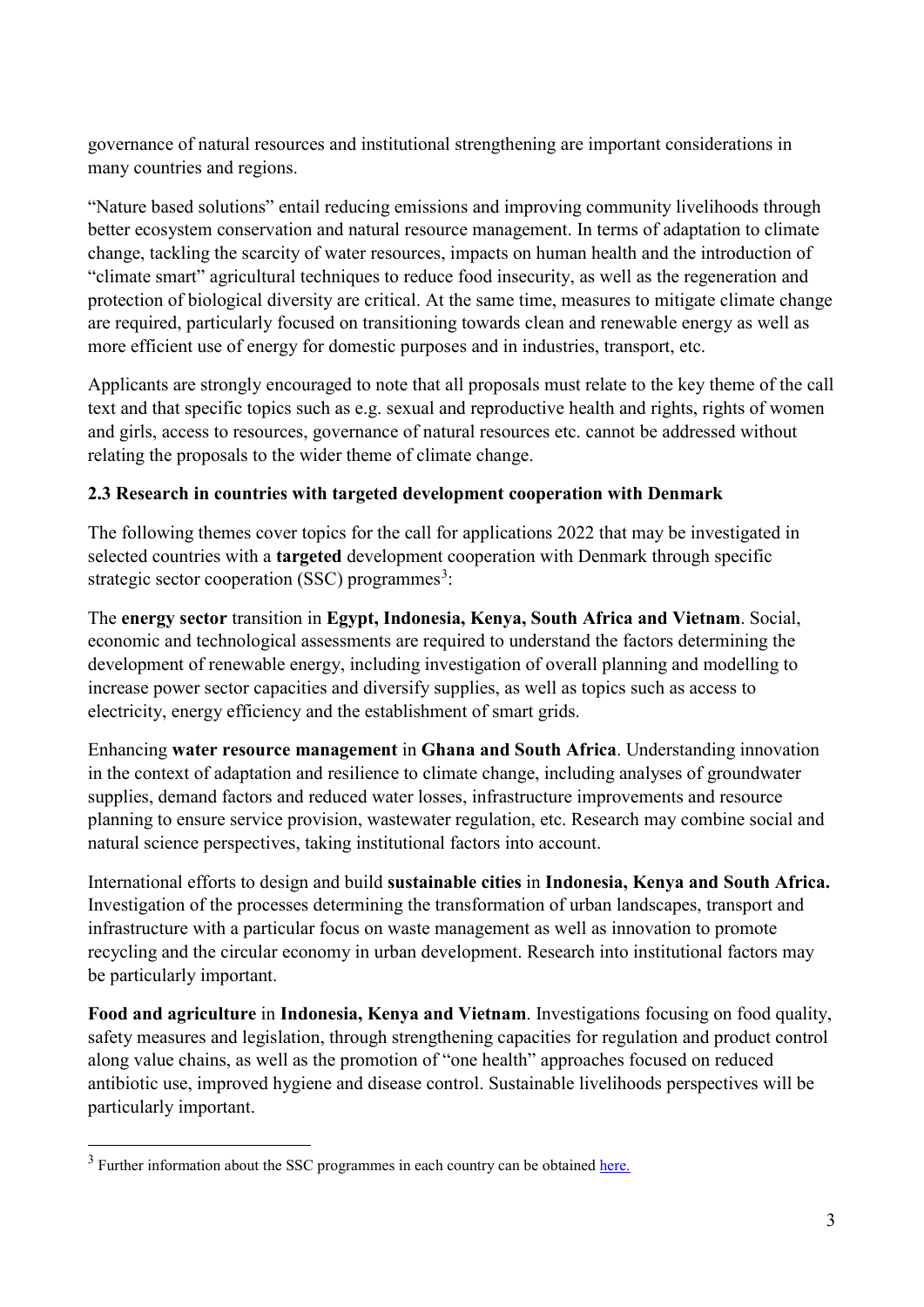# <span id="page-3-0"></span>**3. Project duration and grant**

The expected duration of research projects is up to 5 years within a maximum grant of DKK 10 million for each project.

# <span id="page-3-1"></span>**4. Participating researchers and institutions**

The application must be submitted by the researcher who will, if the project is granted, become the project coordinator (PI/project lead) on behalf of the responsible institution, The applications must include at a minimum one nationally registered research institution in the country/ies where the research will be undertaken (primary partners), and possibly international partners, public authorities and private sector partners (secondary partners) if relevant.

Experience shows that the project coordinator plays a key role in ensuring that a research collaboration project is successful. An effective engagement/involvement of the project coordinator will entail a substantial workload, particularly at the beginning of the project.

It is important that the project coordinator and the research team document relevant scientific merits/qualifications and research background within the research topic applied for.

It is strongly encouraged to consider the gender composition of the team both concerning researchers from institutions in Denmark and from institutions in partner countries.

Research collaboration is considered an important means to strengthen research capacity. In order for research partners to benefit from the collaboration, partnerships should be equal, and partners should be able to contribute actively in preparing the Phase 2 application. Other important aspects of equal partnerships include joint fieldwork, joint publishing, knowledge sharing, access to databases and libraries, etc.

In addition to primary research partners, it is encouraged to involve partners from the private sector and/or civil society, as well as public authorities in the partner country or in Denmark in the research project. Grant funding can be used for their direct input to project activities (salaries, fieldwork and travel costs). Administration fee/overhead cannot be charged. Such secondary partners are encouraged to contribute with additional resources (funding or in-kind) for the projects. International research institutions and research institutions in countries outside Denmark and outside the partner country/ies can equally be supported by the grant for their direct input to the project activities but no overhead can be charged by neither the secondary partner institution, nor the primary institution responsible for their budget share. A large number of partners may increase the complexity of management structure of projects, and it is advised to consider this in the project set-up. Kindly refer to "Guide to making a good application by FFU" under useful links, Section 12.

**All project participants (including the identified postdocs and PhDs) of all participating institutions, both primary and secondary partners, must be named in the e-application form in the task: "Project participants",** with their CV uploaded. CV of private sector participants must include the profile or link to the website of the partner company/private sector institution.

For PhD students not yet identified, the selection procedure must be described and must follow the general requirements of enrollment. Please pay particular attention to the requirements for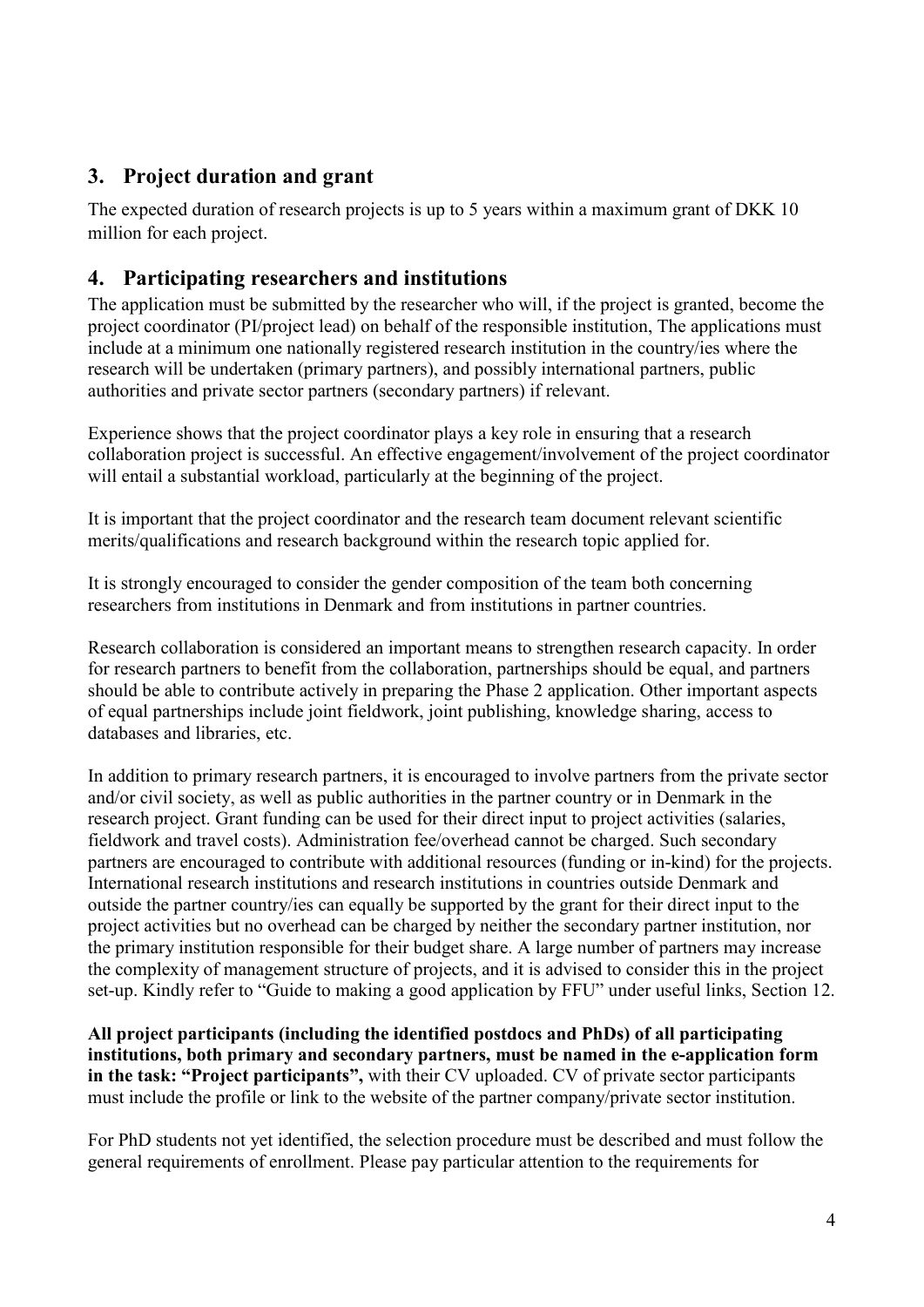enrollment of PhD students from the country/ies where the research will be undertaken. PhD candidates from these countries included in the project must seek enrollment at a university in their home country, alternatively at a university in the region of the partner country. Enrollment in Denmark can only be considered, if enrollment in the partner country or region is not possible and if sufficient justification for this is provided. In cases where study periods in Denmark are deemed necessary, this must be under a "sandwich" programme with studies at the Danish institution for a limited period of time (usually a maximum of three semesters).

Double or multiple PhD degrees, i.e. a PhD degree from a Danish university in addition to a degree from a home university or university in the region, can be awarded, provided that the requirements of the Danish Ministry of Education, Executive Order no 1039 of 27/08/2013 § 23 are fulfilled, and that the possible payment of fees at the Danish university at a maximum is set according to the period of stay at the Danish university.

Danish PhD students and Danish postdocs can be included in the project, if it is explained how they contribute to project objectives. Their CVs must be attached. Tuition Fees and educational grants of Danish PhD students cannot be covered by the project grant.

Education of a limited number of **Masters Students** in the partner country/ies, but not in Denmark, may be supported if convincing arguments are presented.

Travel grants for Masters students enrolled at Danish higher education institutions doing field studies as part of their Master's thesis can be included in the project budget. Such travel grants must be used for the student to visit the project partner and carry out field studies within the scope of the project.

# <span id="page-4-0"></span>**5. Project description**

The Phase 2 application must contain a project description (template provided in the online application system), which must be structured according to the headings indicated below and in the stated order. All headings must be used and none added. It is important to ensure that the application is clear and focused, and although there are no requirements regarding the length of each section in the project description, the project description as a whole must not exceed 10 pages, exclusive of references, which are in addition to the 10 pages.

### **Heading 1: Title and project coordinator**

Project title and name of project coordinator as stated in the electronic application.

### **Heading 2: State of the art and rationale**

As an introduction to the objectives of the research, this section should include a state-of-the-art literature review and an outline of how new knowledge will be generated on the topic concerned. This will highlight how the proposed research relates to prior and on-going investigations and the rationale for the selection of the partner country. If more than one country is chosen, the added value must be clearly argued.

### **Heading 3: Relevance and context**

A brief summary of the importance of the project with respect to national development policies, Danish development cooperation and the sustainable development goals (SDGs).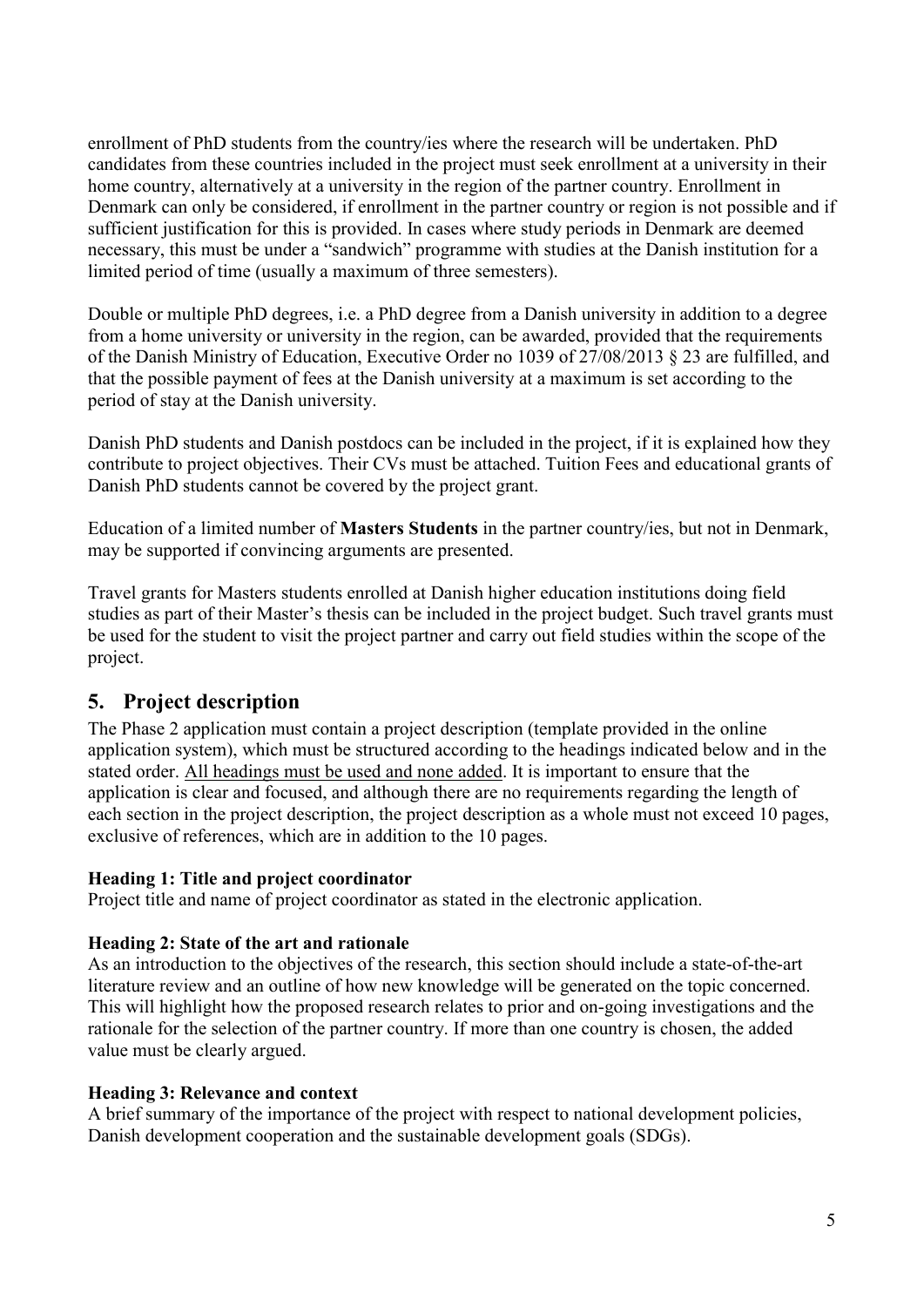Description of the institutional and socio-economic context for the research and consideration of the expected impact of this on the project results.

### **Heading 4: Objectives**

Objectives are defined as what the project aims to achieve in the long term. Achieving the objectives is the impact of the research. Objectives and possible associated research hypotheses must amongst others address the following:

- Drive the "state of the art" forward;
- Address clearly defined research issues/research questions?;
- Provide new knowledge and be innovative;
- Include substantive elements of research capacity strengthening.

(The objectives must correspond to the objectives in the LogFrame uploaded with the eapplication).

### **Heading 5: Expected outcomes and outputs**

The main scientific results and research capacity building initiatives must be listed. Outcomes are what the project aims to achieve in the short and medium term and are the result of project outputs as well as factors beyond direct control (such as policy changes and/or practices of stakeholders/users of project outputs). Outputs are produced as a direct result of activities, e.g. seminars, publications and PhD degrees.

(The outcomes and outputs must correspond to the outcomes and outputs in the LogFrame uploaded with the e-application)

### **Heading 6: Methodology**

- In describing the methodology, design and research capacity strengthening, this section should include the following: Methods and project design to address the selected objectives;
- Approaches to research capacity development: Ethical considerations (where relevant);
- How the research adheres to Danish and partner country requirements concerning research permits and provision of information to relevant authorities.

### **Heading 7: Overview of the research plan**

This section will include the proposed timetable, milestones and resource allocation by the participating parties, including information about the PhD students involved. Joint fieldwork should be described both in terms of time allocation for researchers and in proposed work packages.

### **Heading 8: Organisation and management**

Based on a summary of the scientific and managerial competences of the research partners, this section will include outlines of the following:

- Research and institutional capacities;
- Management, coordination and collaborative arrangements proposed for the research project;
- Coordination with other related research capacity strengthening initiatives.

### **Heading 9: Capacity strengthening**

This section will include a description of how the strengthening of research capacity will increase the quality and competitiveness of participating institutions (research environments), notably through the following: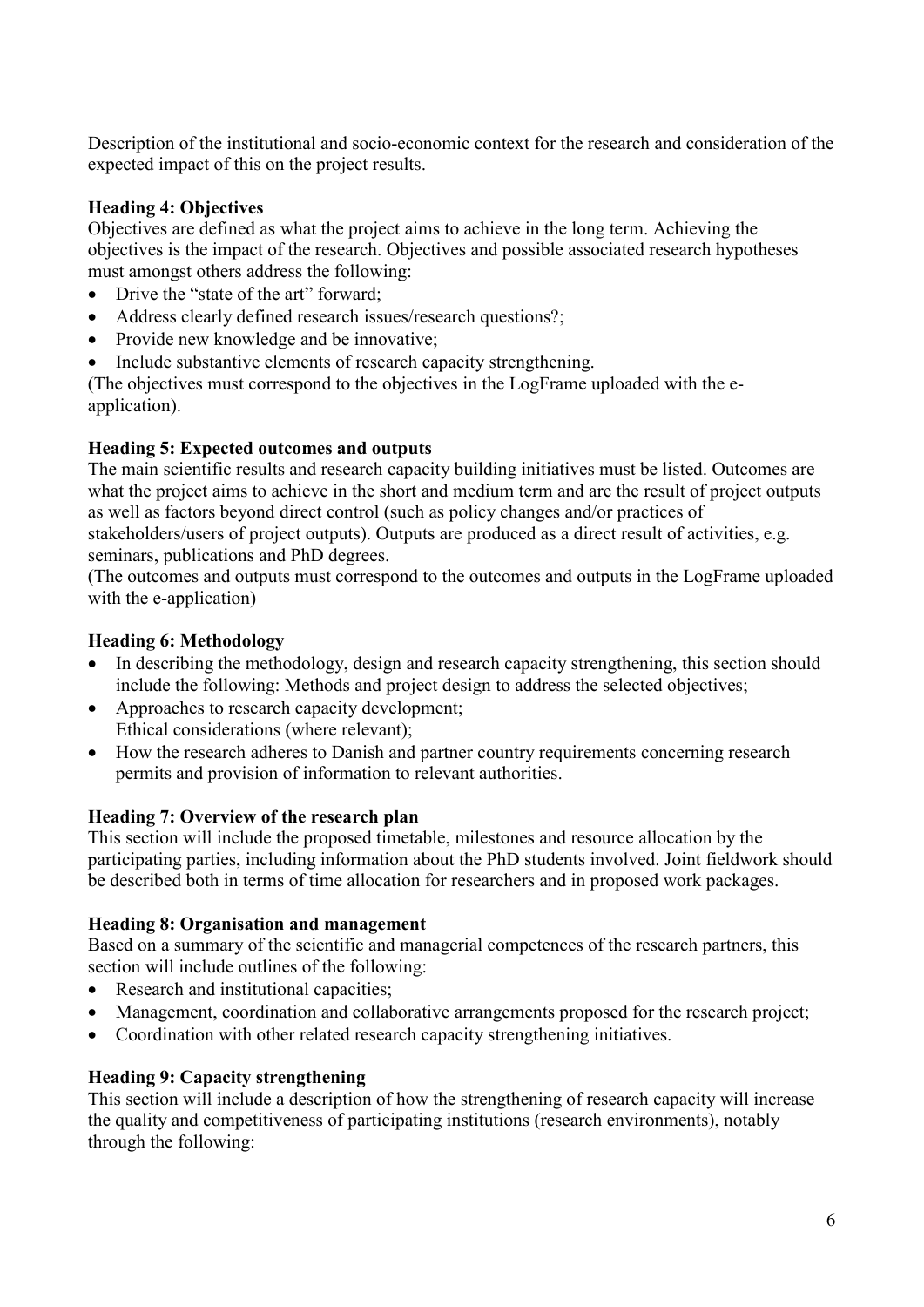- Research-based education (e.g. support to PhD students);
- Facilitation of access to and use of scientific literature;
- Training of senior researchers and teams to design and manage research and to produce, document and disseminate results;
- Support for equipping and running laboratories and other facilities;
- South partners' access to databases and libraries.

### **Heading 10: Partnerships**

In terms of collaborative partnerships, this section should outline how the research will draw on and cooperate with related international projects, including participation in research networks, conferences, etc. Perspectives for South-South cooperation may also be highlighted.

### **Heading 11: Publication and dissemination strategy**

A dissemination plan must be outlined, indicating the expected results and how these will influence policies and actions, as well as joint publication and knowledge sharing. The planned dissemination outputs should be clear, including how the project will engage with stakeholders and how the main outputs will be communicated.

### **List of references**

References are in addition to the 10 pages. Must include list of principal publications, etc. used in the research project description.

### **Security considerations**

It is mandatory to include a risk assessment in the application, and if relevant, security considerations. For risks with medium or high likelihood and impact, mitigating measures and preliminary outlines of a contingency plan must be included. The purpose of this is to ensure that all applicants have considered the potential risks as well as mitigating measures relevant for project implementation.

Contingency planning can include, but is not limited to, the choice of country or region, research methodology, and number of researchers doing front-end data collection in high-risk areas.

Risk assessments must be made for security concerns, or other concerns that may hinder or impede project implementation. Risks such as a new global pandemic, natural disasters or high turnover of personnel should not be included, unless there is a real and relevant risk of such things happening within the project period.

It is the responsibility of the responsible institution and partner institutions to ensure that adequate safety measures are in place for all staff involved, both staff from Denmark and staff from partnering countries. The "Duty of Care" for project staff lies with the responsible institution and partner institutions, not with the Ministry of Foreign Affairs or the Danida Fellowship Centre.

It will be possible to include a limited budget for security measures on top of the maximum DKK 10 million that can be applied for. See details on this under section 9: Eligible budget items.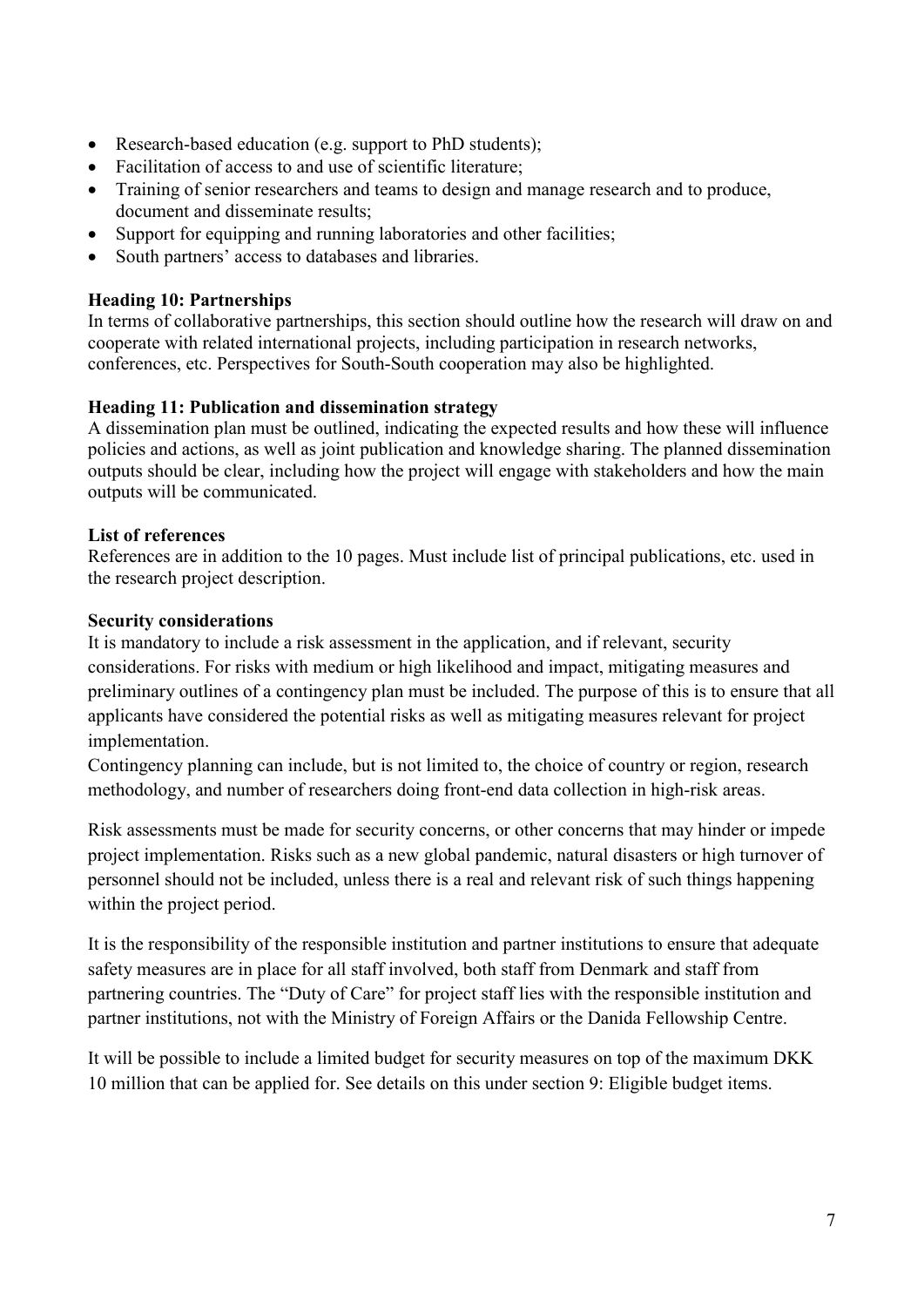### <span id="page-7-0"></span>**6. Assessment criteria**

The Consultative Research Committee for Development Research (FFU) is tasked with assisting the MFA by providing professional and scientific advice in relation to the Phase 2 applications.

The FFU assesses the Phase 2 applications on the basis of four criteria: scientific quality, relevance, the potential effect, and feasibility.

The scientific quality is assessed on the basis of the following sub-criteria:

- *The research experience and qualifications of the project coordinator and the team;*
- *The originality and innovative nature of the project, in terms of generating new knowledge.*

The relevance is assessed on the basis of the following sub-criteria:

- *The focus of the project is well-defined with respect to the selected theme;*
- *The project responds to national development priorities relevant for Danish development cooperation/Danish Strategic Sector Cooperation;*
- *Opportunities for enhanced public and private sector development.*

The potential effect is assessed on the basis of the following sub-criteria:

- *The potential direct effects with respect to the selected sustainable development goal(s);*
- *The collaboration with public and private stakeholders which could promote use and uptake of the research;*
- *The contribution of the project to strengthened research capacity.*

The feasibility is assessed on the basis of the following sub-criteria:

- *The management structure for the research project;*
- *The project coordinator's managerial skills and previous experience with research in developing countries;*
- *The proposed design and activities;*
- *The project design for research in fragile countries, where applicable.*

It must be clear that the proposal constitutes a genuine research project rather than being registration of data, commissioned research, a product development, demonstration project, technology transfer, consultancy, or development project.

Research applications must pay attention to the "legitimacy" of the research, notably in so far as more inclusive approaches appear to be needed in order to ensure that gender bias and social inequities are tackled in the research. A justification for the gender composition of the team should be included in the project description, and/or reflections on how gender bias has been addressed or considered in the final composition of the team. In addition, applicants are encouraged to consider the potential of inter-/transdisciplinarity in the research, e.g. crossing natural and social science **boundaries** 

Phase 2 applications will be subject to international scientific peer reviewers (two reviews per application) for review of the scientific quality of the proposed project. To facilitate the peer reviewing process, applicants are requested/invited to suggest suitable peer reviewers within their scientific field in the e-application form. To ensure an open and transparent process, peer reviewers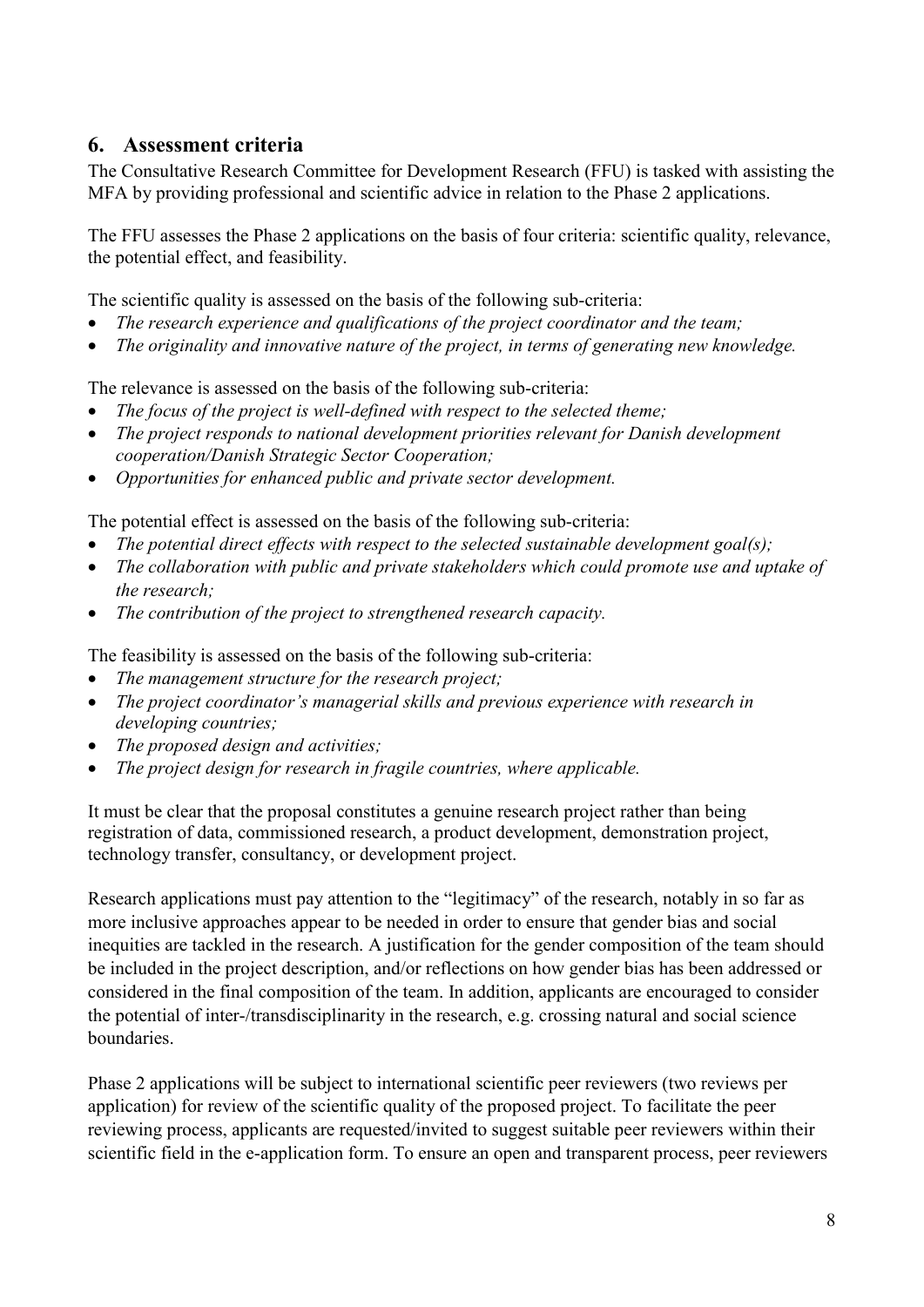must comply with the [binding guidelines](https://dfcentre.com/wp-content/uploads/2022/02/Guidelines-for-conflict-of-interest.pdf) regarding disqualification due to conflict of interest and not be residents in either Denmark or the country/ies where the research will be undertaken.

After the peer reviewing process, an applicant hearing process will take place. The purpose of this hearing is to give the applicant the opportunity to correct possible misunderstandings in the peer reviews received to an application.

The scientific quality of the Phase 2 applications is ultimately assessed by the FFU and approved by the Innovation Fund Denmark, cf. section 5, subsection 1 of the Act on Innovation Fund Denmark no. 306 of March 29, 2014, amended in Act no. 384 of April 26, 2017.

The MFA will select the projects for funding based on the FFU assessment of the applications. If the total number of qualified applications exceeds the available funding allocation, the MFA will select the best projects based on the FFU assessments of the above criteria.

|                   | <b>August</b>              | Deadline for Phase 2 applications:<br>19 August 2022 13:00hrs CEST<br>DFC administrative screening and administrative rejections |
|-------------------|----------------------------|----------------------------------------------------------------------------------------------------------------------------------|
|                   | <b>September - October</b> | Peer reviewing and applicant hearing                                                                                             |
|                   | <b>November</b>            | The FFU assessment of Phase 2 applications                                                                                       |
| Phase 2 - 2022/23 | <b>December</b>            | Innovation Fund Denmark's approval of the FFU scientific quality<br>assessment<br><b>MFA</b> selection                           |
|                   | <b>January</b>             | Reply to applicants, letters of Commitment to approved projects<br>Agreement on budget, etc.                                     |
|                   | February -                 | <b>Letters of Grant</b><br><b>Endorsement of Letter of Grant and project start up</b><br>(projects must be initiated in 2023)    |

# <span id="page-8-0"></span>**7. Application process in Phase 2**

### <span id="page-8-1"></span>**8. Project costs**

The maximum grant is DKK 10 million for a five-year project period. The budget must ensure that all costs are covered and that sufficient resources are allocated to the implementation of the project. Budget margins are not accepted. It is not possible to apply for supplementary funds within the project period, and funding cannot be granted to cover costs already incurred.

The budget must be uploaded with the e-application, and contain a budget for each primary research partner. The budget forms must be filled in with the amounts applied for (not including co-funding). International research institutions, partner institutions in countries outside the country/ies/ies where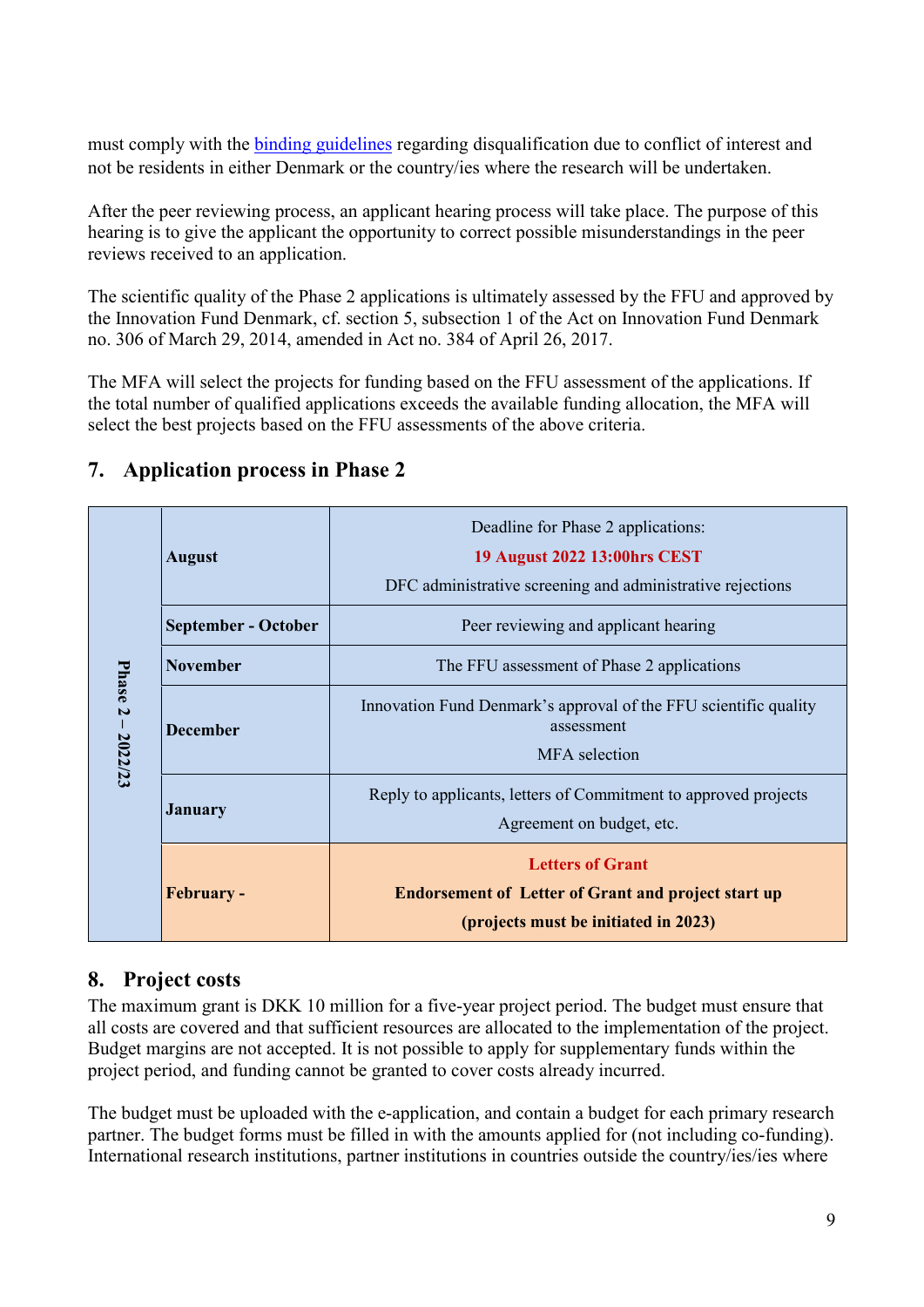the research will be undertaken, national authorities, and private sector partners can only be supported for direct input to project activities, i.e. salaries and travel expenses, and no overhead (administration fees) can be covered.

Cost for salaries and travel of secondary partners must be included in the budget administered by the responsible institution, or a primary partner institution in the country where the research will be undertaken. It is not possible to charge overhead for the administration of secondary partners and the budget (salaries, travel and fieldwork expenses) must be added to the budget of the institution responsible for the administration of the secondary partner(s) under budget line 10. Details of expenses for secondary partners must be provided in the budget notes.

The budget allocation between the involved research institutions in Denmark and in country/ies where the research will be undertaken must be balanced. Contributions of additional resources are encouraged for all project partners, but no fixed percentage has been set. Co-funding may be provided in the form of monetary contributions or as payment 'in kind', i.e. by making equipment, staff, etc. available, in which case this should be detailed in the budget notes.

When planning the project and setting up the budget, you may consult the current General [Conditions](https://dfcentre.com/research/calls/general-conditions-ffu-projects/) for ongoing FFU projects. The approved budgets and projects must be in accordance with and follow these conditions.

### <span id="page-9-0"></span>**9. Eligible budget items**

### **Salaries and emoluments**

Salaries for staff and PhD stipends must follow the appropriate tariffs applying to the local institution in question. It is not accepted that staff is paid allowances on top of the salaries already received from the institution. Salaries are either compensation/ replacement salary paid to the institution for the time the staff allocates to the project, or compensation payment for over-time, either hourly or performance based. In the case of over-time payment, a written agreement must be entered between the institution and the researcher. This agreement must take into account feasibility of time allocation on the project on top of other work engagements. As a general rule, the accepted maximum over-time workload is 25% (3 months) per calendar year. Double salaries and payment of consultancy fees will not be accepted.

With the endorsement by the Head of Institution/Department, the responsible institution verifies that the budgeted project salaries and fees comply with applicable collective labour agreements. The responsible institution must also ensure that current tariffs for remuneration at all partner institutions are applied and that salaries in the budget are based on gross salaries.

It is the responsibility of the applicant institution to ensure that the budget for salaries includes any additional allowances, holiday allowances, labour market pension schemes, pension contributions, salary increases triggered by labor market agreements and seniority, etc. No additional funding can be provided in connection with illness and parental leave, but time extensions are possible according to the rules in force.

The participating institutions are responsible for insurance of project personnel.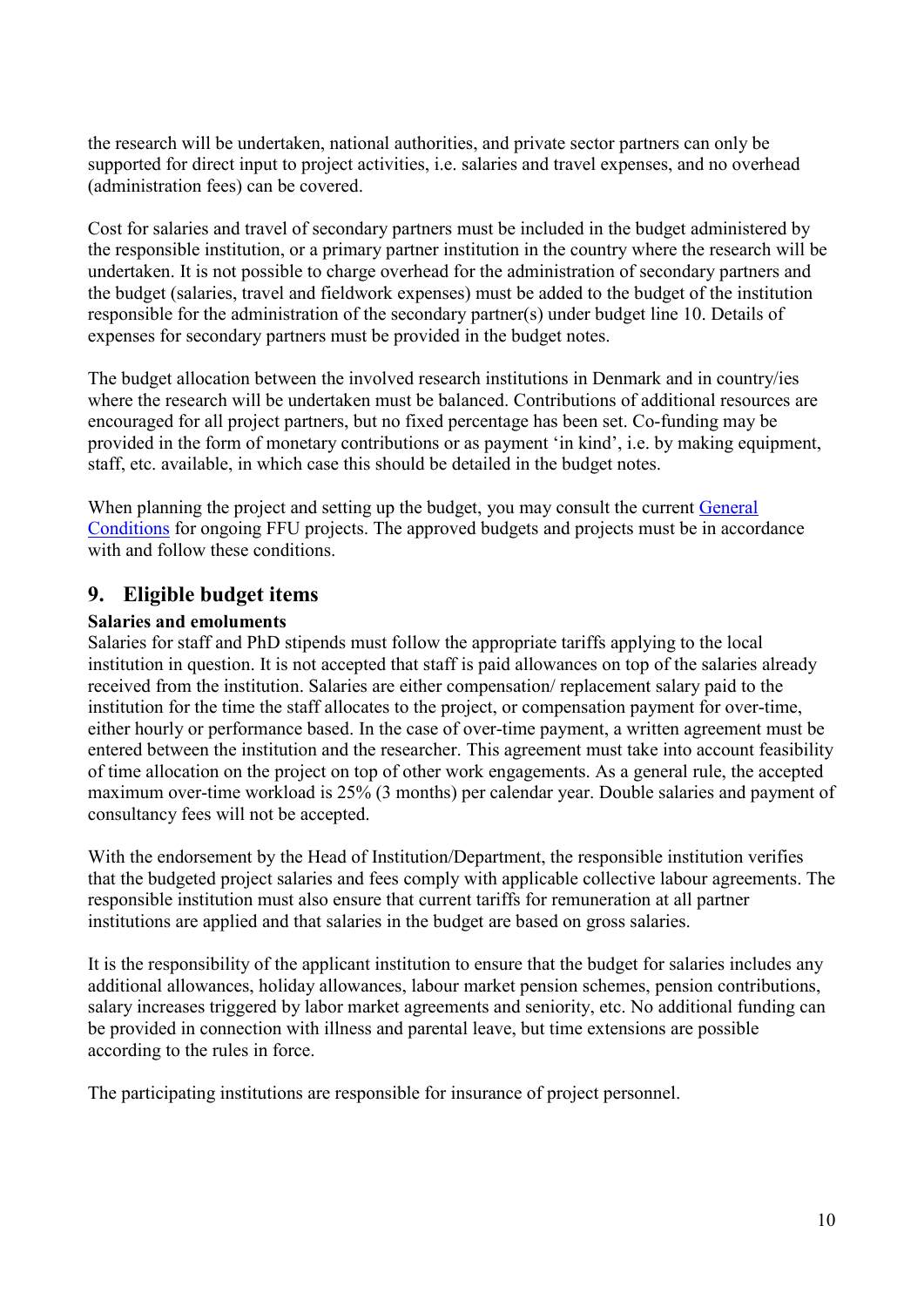### **Tuition fees/ educational grants**

Tuition fees and educational grants can be covered for PhD students from the country/ies where the research will be undertaken. The educational grants for PhD students must follow the relevant rules and regulations of the institution of enrolment. The educational grant is placed at the disposal of the enrolling institution and is intended to cover expenses such as supervision, courses, brief trips, and study periods at other institutions. Such expenses can thus not be covered under other budget lines.

If PhD students from partner countries follow a 'sandwich' model with study stays in Denmark, the tuition fees must be shared according to the periods of stay at each university. Payment of full tuition fees at a Danish university for PhD students from a partner institution enrolled in their home country/region will not be accepted. Also in relation to double or multiple PhD degrees, i.e. a PhD degree from a Danish university in addition to a degree from a home country university or a university in the region, the possible payment of enrolment fee at the Danish university must be set according to the period of stay at the university.

#### **Expenses for trips and fieldwork**

Project staff can only receive per diem and other reimbursable costs according to their institution's rules, regulations and cost-norms. However, should local per diem rules exceed the applicable rates according to Danish rules then the Danish rules must be applied. The cheapest fare should equally be applied. Budgeted travel must be justified and directly related to project activities. The table for planned travel, being part of the budget form, must correspond with the travel expenses.

If a researcher is not covered by personal insurance or similar, an amount for health insurance per month for travel outside the home country may be included.

Travel grants (direct travel costs and accommodation expenses) for Masters students from Denmark can be included in this budget line.

#### **Expenses for security measures – to be included in Trips and fieldwork**

A maximum of DKK 400.000 including overhead can be applied for **above and beyond** the maximum budget of DKK 10 million. Thus, in case security measures are justified, the total grant applied for can amount to a maximum of DKK 10.400.000.

Expenses for security measures must be clearly linked to the security risk assessment and proposed mitigating measures and contingency planning, and can only include the following items:

- Hostile Environment Awareness Training (HEAT) course for project staff involved in field work in high-risk settings
- Expanded first aid courses
- Security assessment and consultancy from specialized companies
- If necessary, expenses for professional tracking of staff doing field work in high-risk settings (only for limited time periods where it is considered necessary based on the advice given by a professional security company) .

Expenses for security measures must be included in the budget for trips and fieldwork at the relevant institutions. In the budget notes, the designated detailed overview of the security budget must be filled out, and if granted, this budget cannot be changed to cover other expenditures for the project aside from security.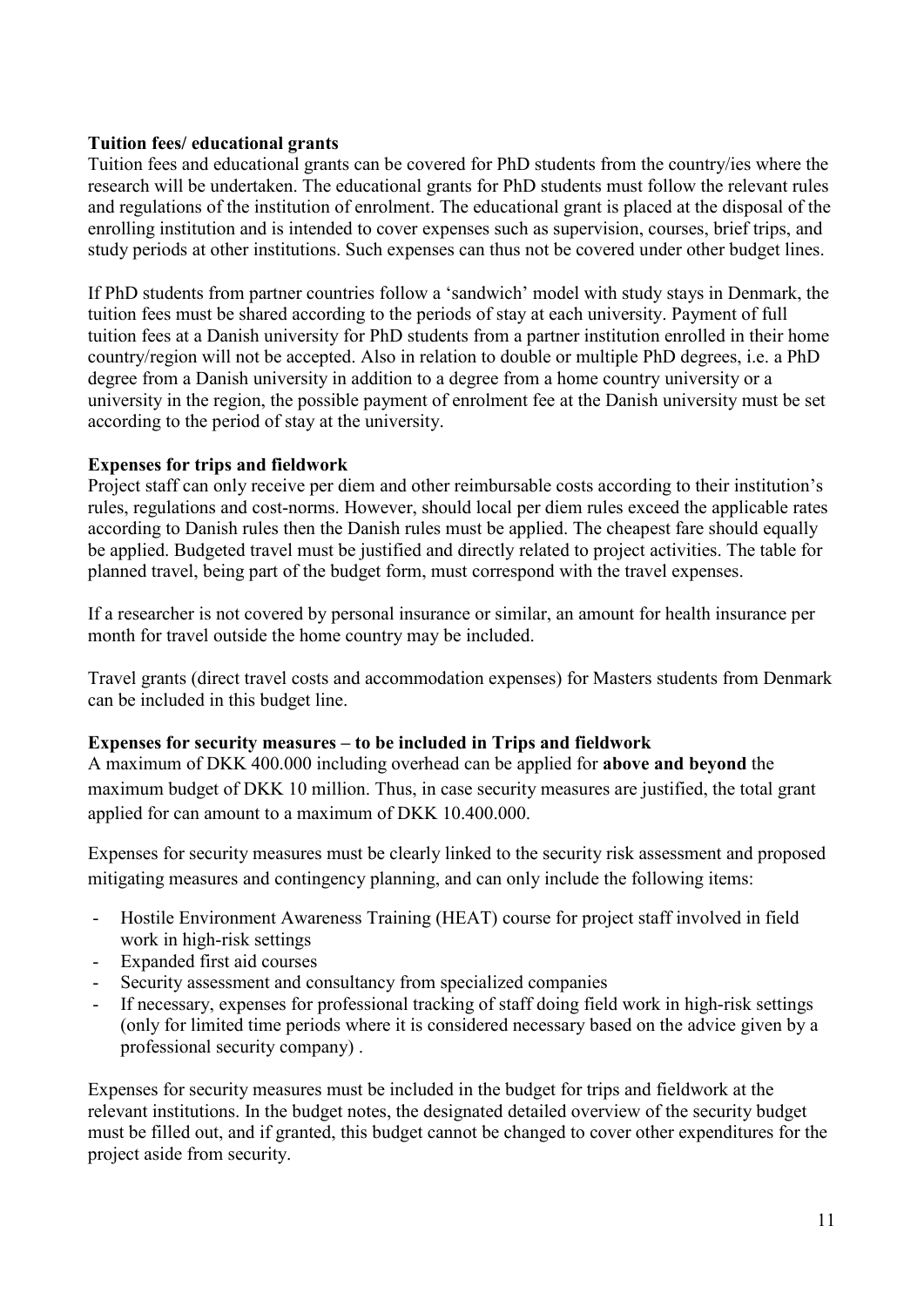### **Research equipment and material**

All purchases must be in accordance with international and national procurement regulations. The budget items for project and research equipment cover the expenditure of acquiring necessary equipment, apparatus, literature, IT equipment, insurance, etc. A project vehicle can only be purchased for local transport in exceptional cases where there is a need for frequent field trips, and where it is obviously the least expensive form of transport. If purchase of a project vehicle is included, the budget notes must include a comparison of the cost of purchasing and using the car compared with other forms of transport.

Project expenses must not include VAT, in case it is possible for the South/Danish institution to receive VAT refund.

Projects administered by a government institution should apply the rules of state self-insurance and, outside Denmark, otherwise secure the insurance of equipment.

### **Publication, dissemination and outreach**

Under this budget item, expenditure for ongoing, current, or subsequent dissemination and publication of research findings may be included, for instance:

- Publishing of reports, etc.;
- Minor publications for local dissemination;
- Production of materials for dissemination through a website and other electronic media;
- Participation in conferences if the applicant delivers a poster or paper presentation;
- Holding of workshops and seminars (local expenses);
- Alternative forms of dissemination.

Publication of research results in open access journals is strongly encouraged and the costs should be included in the budget.

Travel expenses and salaries in connection with workshops and conferences must be included under their respective budget lines.

### **Overhead/administration fees**

For project grants administered by a government institution or a self-governing institution registered as having an account on the Appropriations Act, the Ministry of Finance's rules governing grantfinanced research activity included in the Ministry of Finance's budget guidelines are to be followed. This implies that project support granted through a process of competition, the overhead as a maximum follow the rates below.

| <b>Institution/enterprise type</b>                                                |  |
|-----------------------------------------------------------------------------------|--|
| Danish institutions (including universities and government research institutes)   |  |
| which are subject to the rules regarding grant-funded research activities in the  |  |
| Danish Ministry of Finance's budget guidelines, and which are authorized to carry |  |
| out grant-funded research activities                                              |  |
| Danish Authorized Technological Service Institutes (GTS institutes)               |  |
| Danish institutions meeting all the following criteria:                           |  |
| • Receive and are expected to continue receiving a fixed state subsidy of         |  |
| minimum 25 % (measured in relation to total annual turnover) to cover             |  |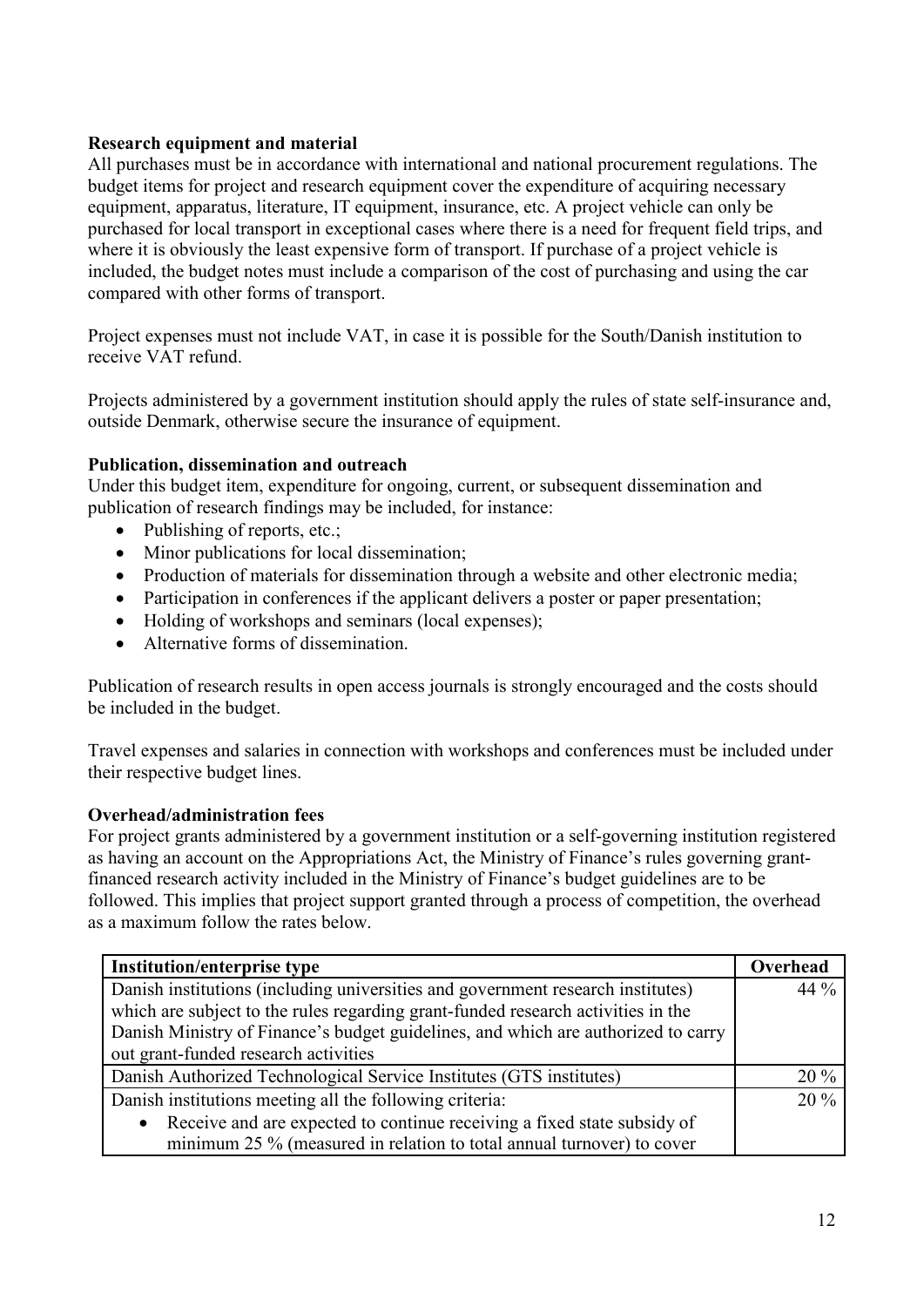| operating costs;<br>Are non-profit institutions which do not seek to generate profit, and where<br>$\bullet$<br>any profit may not be distributed among the owners;<br>• Carry out research as a central purpose. |  |
|-------------------------------------------------------------------------------------------------------------------------------------------------------------------------------------------------------------------|--|
| Public Danish hospitals                                                                                                                                                                                           |  |
| Danish state-recognised museums (cf. The Danish Museum Act)                                                                                                                                                       |  |
| All other Danish institutions and companies                                                                                                                                                                       |  |
| South-based research institutions (non-profit institutions depending on local                                                                                                                                     |  |
| conditions)                                                                                                                                                                                                       |  |

Overheads are calculated as a fixed percentage of direct costs. Direct costs are costs incurred as a direct result of research activities. No overhead can be charged by the Danish institution for funds transferred to their partners.

The following general administration costs are considered to be covered by the overhead:

- Management involvement in the cooperation and coordination of the project;
- Recurrent office and office setup expenses (office furniture, rent, cleaning, stationery, transport, electricity and water, support staff, and other general operating expenses);
- Expenses related to staff carrying out general administrative tasks, such as budget and accounting tasks.

Additional funds cannot be allocated to these types of expenses over and above the overhead.

Overhead cannot be included for secondary partners, i.e. international partner institutions, institutions outside the country/ies where the research will be undertaken, private sector partners and national authorities. Such institutions can only be supported for their direct input to project activities. For institutions not eligible to charge overhead of direct input, a gross salary rate must be used and follow the appropriate rate of the institution.

In addition, no overhead can be included of expenses relating to stays of PhD students in Denmark.

### **Stays in Denmark administered by the DFC**

The stay in Denmark for PhD students from the South must be supported and administered according to the terms of the Danida Fellowships. This includes an allowance, but not a PhD salary paid in Denmark. The allowance only covers the stays in Denmark, while in the home country a local PhD salary should be paid. The current guidelines for Research Fellows are to be applied for study periods in Denmark for PhD students from the South. This also includes the use of the [DFC](https://dfcentre.com/research/how-dfc-administers-research-projects/research-fellows/)  [administrative services](https://dfcentre.com/research/how-dfc-administers-research-projects/research-fellows/) in arranging the practical details of the stay.

The budget figures for 2022 covering administration of **PhD stays** in Denmark can be found [here.](https://dfcentre.com/research/logistics-for-phd-students-and-research-fellows/costs-of-logistic-services/) DFC does not offer administrative services for stays in Denmark for senior researchers, and actual cost for their stays should therefore be budgeted. It may be possible to find accommodation at the DFC hostel depending on availability by direct contact to the DFC housing coordinator, but no assistance can be offered related to allowances and other travel arrangements.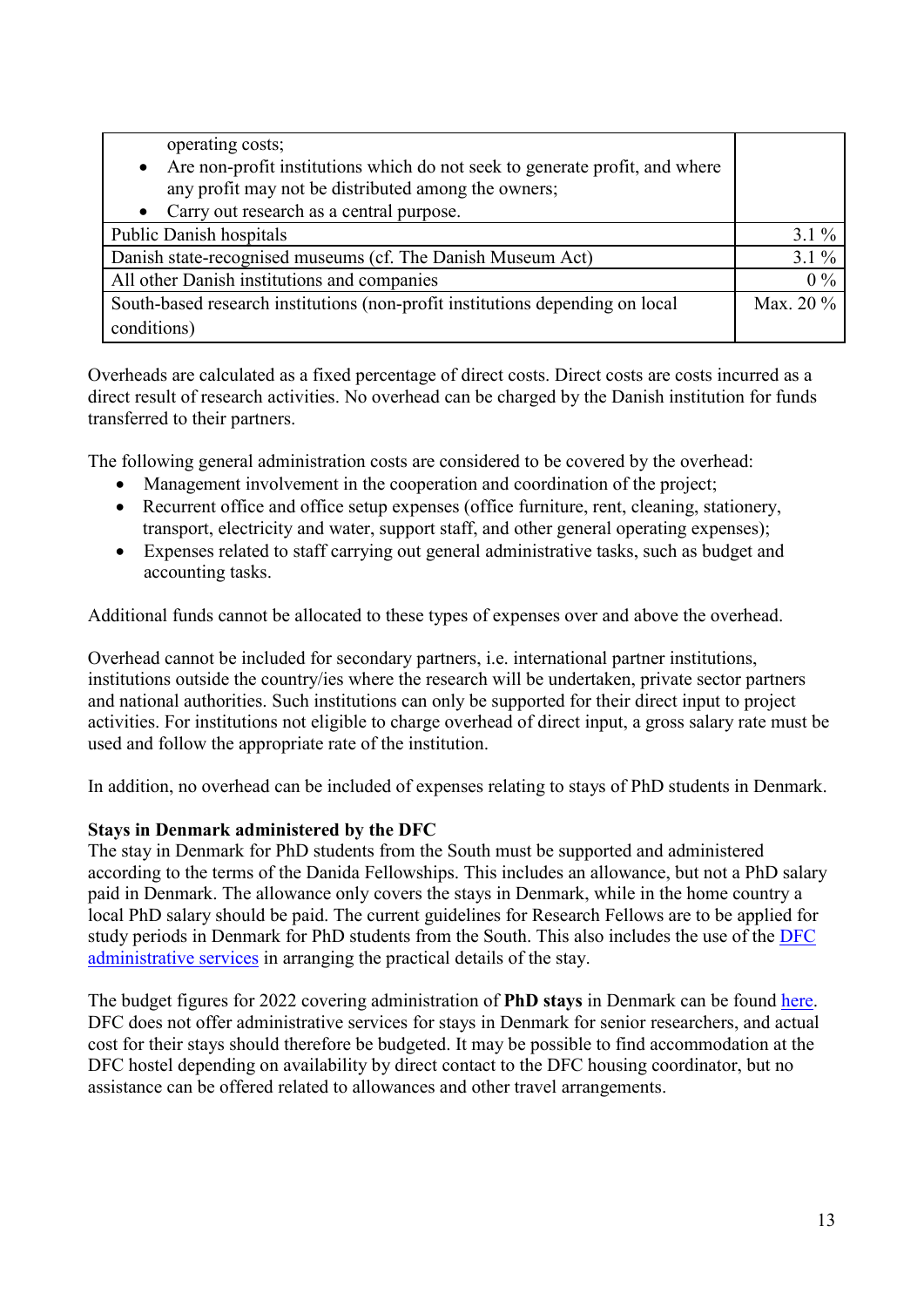#### **Secondary partner(s)**

Secondary partners can only be included for their direct input (i.e. salaries and travel expenses), and their budget share must be included under the budget for the responsible institution, or a relevant primary partner institution. No overhead can be charged for managing a secondary partner's budget. Expenses for secondary partners must be included in the audit of the institution managing their budget share.

#### **Audit**

The annual accounts (Danish and South Partners') must be audited by an external auditor. If the Danish institution is subject to audit by the National Audit Office of Denmark, a management endorsement to this effect can substitute an annual audit. For projects managed by a Danish institution, a statement certifying that the South partners' accounts are audited without any qualifications must be included in the annual accounts.

The final accounts must be externally audited, and the audit is to include the entire set of project accounts, including all project partners' accounts. The maximum amount to be used for annual audits is DKK 15,000 per year per primary partner for whom audit is required, and DKK 20,000 for the final audit for the responsible institution and per primary partner for whom audit is required. The funds for audit are earmarked. Additional expenses will not be accepted but must be borne by the institution's overhead. The audit expenses are not subject to overhead.

<span id="page-13-0"></span>All budget items must be detailed in the budget notes.

### **10. E-application information and content**

Submission of a Phase 2 application must be done via the e-application system SurveyMonkey Apply (SMA). The e-application system is accessible [here.](https://dfcentre.smapply.io/acc/l) A video tutorial for the Phase 2 application can be found [here.](https://www.youtube.com/embed/sQNye2PVFbk)

All tasks in the e-application form must be completed, and the application including appendices must be written in English. Only the required appendices will be considered. Please ensure that you are able to preview and download the attachments prior to submission, as any missing or incorrect attachments will be regarded as not submitted.

You will be able to access your application and edit it in "My applications" in the e-application system until you have submitted your application, or the deadline has passed.

Your partners can access the application by inviting them as collaborators (See [video tutorial](https://www.youtube.com/embed/sQNye2PVFbk) for the Phase 2 application for further details).

It is advised not to wait until the last minute before deadline to submit the application, to account for any unforeseen issues on the applicant's side. Please pay special attention to the requirement of endorsements through the e-application system from all project participants, as well as from heads of institution of all involved institutions.

After submitting the application, the applicant will receive an e-mail acknowledging receipt. It is also possible to see whether an application has been submitted or not under "My applications". If any doubt occurs as to whether an application has been submitted or not, the applicant should send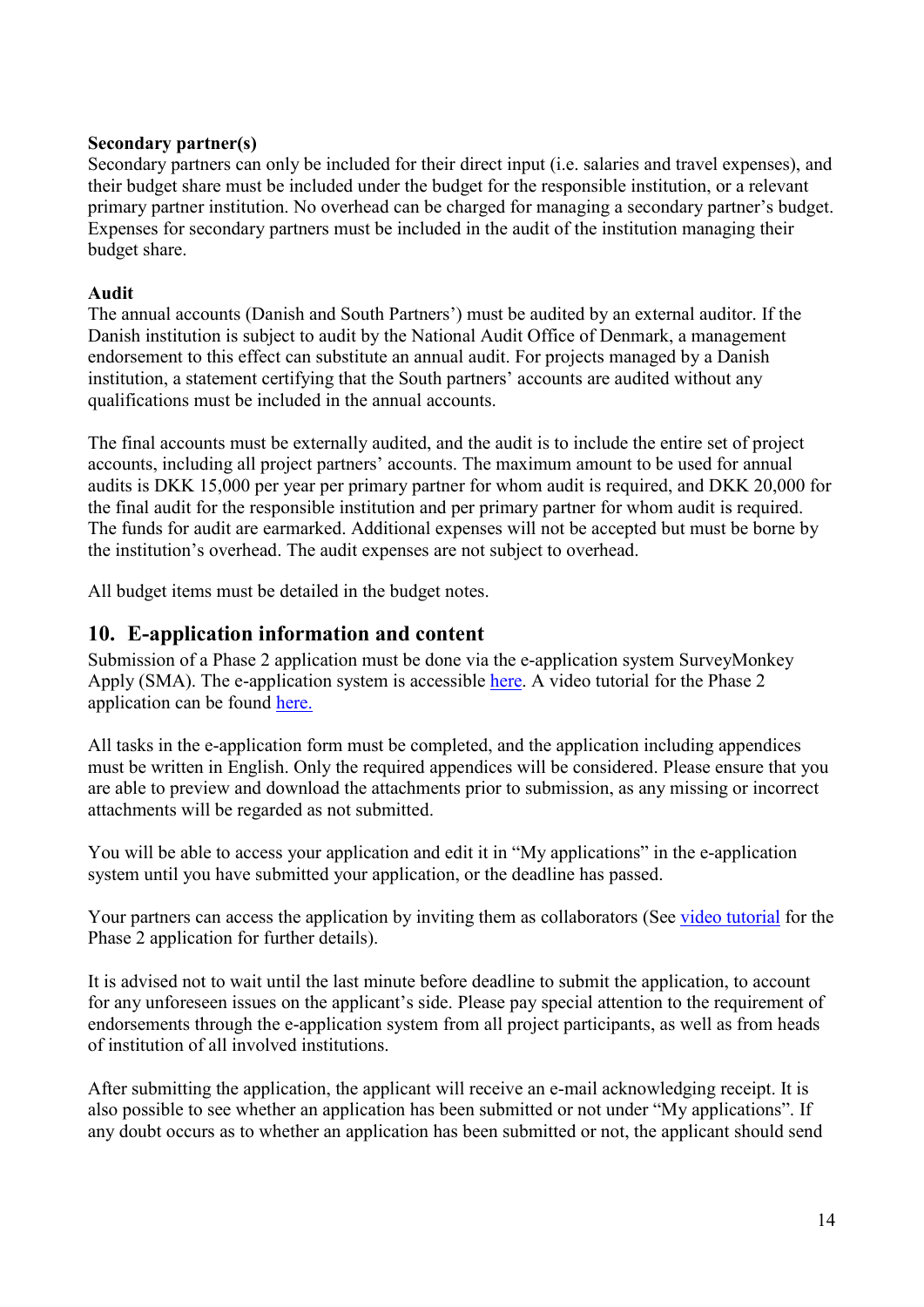an e-mail to [research@dfcentre.dk](mailto:research@dfcentre.dk) to enquire whether the application has been submitted. **This must be done before the deadline, since applications will not be accepted after deadline**.

The Phase 2 application must comprise the completed **e-application form, including project description, LogFrame, budget, CVs and endorsements.** 

**Project Description:** Must contain the headings as described in Section 5. The text format must be Verdana, 10-pt font size, with at least 2 cm left and right margins and at least 13-pt line spacing. The project description must be maximum 10 pages, exclusive of references which are in addition to the 10 pages. A template can be found in the online application system under the relevant task.

**Logframe:** The provided format must be used. A video tutorial for the LogFrame format can be found [here.](https://www.youtube.com/embed/AAjN6wWJrNo)

**Budget**: The provided budget format must be used. The template is found in the online application system under the relevant task. Remember to include budget notes.

**CVs:** The CVs must specify the scientific qualifications, managerial skills, and experience from developing countries, and must include a list of key publications and patents relevant for the application. The length of the CVs must be no more than 2 pages per person. Signature on CVs is not required. CVs of private sector partners must include a profile or link to the webpage of the company/private sector institution. The CVs must be named "CV - Name of the researcher/project participant"

**Endorsements:** The endorsements are mandatory by the head of the responsible institution/ department, project coordinator, other project participants, and head of respective partner institutions, as per the e-application form. Please note that it is important that the completed endorsements by the head of institution/department and project participants match the names listed in the tasks: Basic information, Partner institutions and Project participants, respectively. If the name of the user (SMA user profile) endorsing does not match the corresponding name in each of the above tasks, a comment must be included to verify that the endorser has the necessary mandate to act on behalf of the correct endorser. Please note that you need all endorsements completed, not only requested, before you can submit your application.

### <span id="page-14-0"></span>**11. Obligations**

Applicants should familiarize themselves with the following before using the e-application system and submitting an application.

### **The responsibility of the applying institution**

The applying institution is responsible for ensuring that all information in the e-application is correct, that the required appendices are successfully uploaded with the e-application, that the contents of the appendices are correct, and that the e-application has been submitted before the set deadline.

It is not possible to make corrections to an e-application after it has been submitted, except for corrections related to basic applicant information such as change of e-mail address, and in this case the DFC Research Management Team must be informed by mail to  $res\{a\}$  research $@d$  fcentre.dk.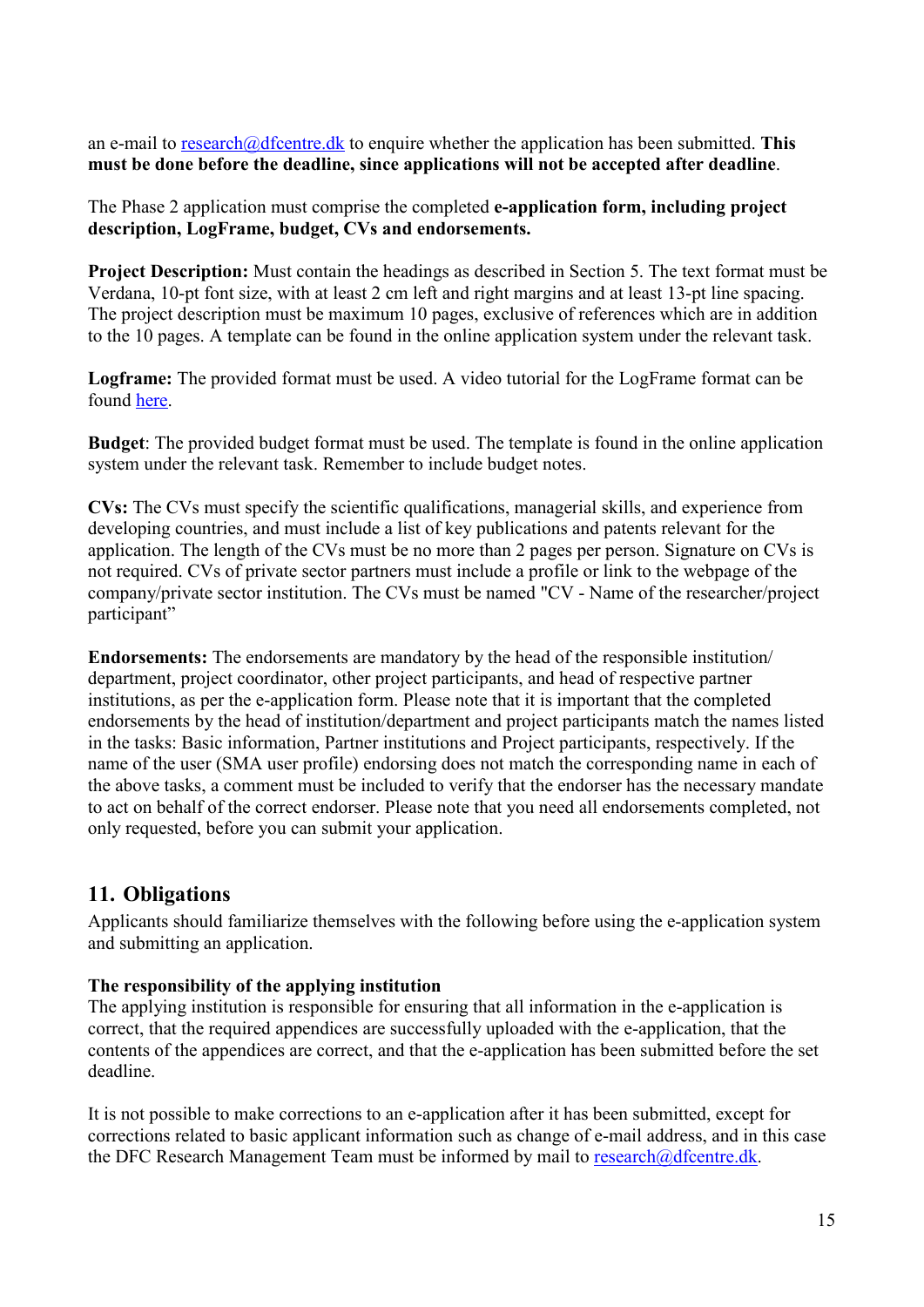The application must reflect possible legal, regulatory or ethical issues and considerations, including required standards or authorization requirements (such as production standards, quality systems, scientific ethics, data handling and protection, use of animals), as well as research permits, provision of information to relevant authorities, etc., and a plan for obtaining these.

#### **Rejection of applications without substantive consideration**

An application will be rejected by DFC without substantive consideration by the FFU and the MFA if the requirements concerning the eligibility of applicants and countries, the application format and attachments, and the deadlines as set out in these guidelines are not met.

Requirements for the application to be considered by the FFU and the MFA:

- The application must be submitted via the e-application system (SurveyMonkey Apply);
- The application must be submitted within the set deadline;
- The application must include the correct attachments: CVs, budget and project description, as set out in these guidelines;
- All attachments must be complete and successfully uploaded, and it is the responsibility of the applicant to ensure this;
- The application must include at least one nationally registered research institution from an eligible partnering country
- The application must be endorsed by the project coordinator, all project participants and heads of institution from the responsible institution and from partner institutions. Names of endorsers must match the names of project coordinator, project participants and heads of institutions, respectively;
- If an endorsement is provided by another person *on behalf of*, and by mandate from, a head of institution from either the responsible or a partner institution, this must be noted clearly in the comment for the endorsement;
- The application must include at least one nationally registered research partner in the country/ies where the research will be undertaken.

#### **Storage of information and data protection**

When the e-application system is used, the system will automatically register the applicant's identity, IP address, and the time at which the application was created or last edited. All personal data will be processed, stored and deleted in accordance with the EU General Data Protection Regulation (GDPR) and [DFC Privacy Policy.](https://dfcentre.com/privacy-policy/) We also refer to the [privacy policy of Innovation](https://innovationsfonden.dk/en/privatlivspolitik-innovationsfonden)  [Fund Denmark](https://innovationsfonden.dk/en/privatlivspolitik-innovationsfonden) being the institution approving the scientific quality assessment made by the FFU in the Phase 2 of the application process.

#### **Technical disclaimer**

The DFC is obliged to inform prospective applicants of any system errors that make the eapplication system unavailable, affecting the applicant's possibility of submitting e-applications within set deadlines. Information regarding such unavailability or other unforeseen events will be posted on the [DFC website.](https://dfcentre.com/research)

The DFC accepts no liability for incorrect information due to software errors, calculation errors, transmission errors and similar errors, or for any claims for damages due to incorrect use of the eapplication system.